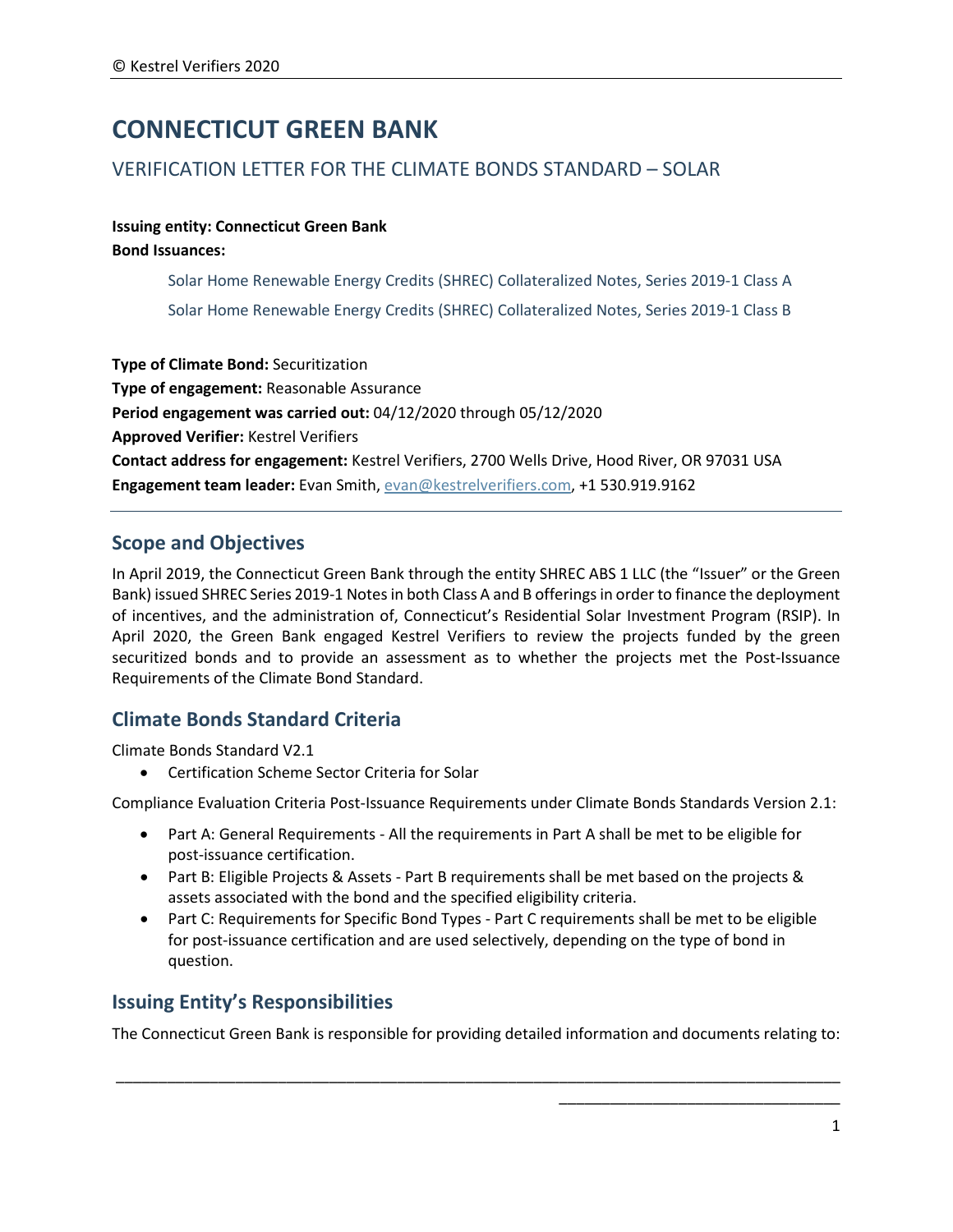- The details of the Nominated Projects and the selection process for the Nominated Projects
- Maintaining adequate records and internal controls designed to support the Climate Bond Issuance process
- The collection, preparation, and presentation of the subject matter in accordance with the criteria

The Connecticut Green Bank is not responsible for determining compliance of the Green Bonds with the Climate Bonds Standard.

### **Independence and Quality Control**

The Green Bank's SHREC Series 2019-1 Notes were issued to finance the deployment of incentives, and the administration of, Connecticut's Residential Solar Investment Program (RSIP). Kestrel Verifiers provided an independent opinion with a Post-Issuance Report on the conformance of these Notes with the Solar criteria of the Climate Bonds Standard. Kestrel Verifiers provides green bonds advisory services for corporate and public finance teams and issuers. For over 20 years, Kestrel has been a trusted advisor to state and local governments, non-profits, and corporations. Kestrel Verifiers certifies that there is no affiliation, involvement, financial or non-financial interest in the issuer or the projects discussed. Accredited as an Approved Verifier by the Climate Bonds Initiative, Kestrel is qualified to evaluate bonds against the Green Bond Principles, the Climate Bonds Initiative Standards and Criteria, and the Social Bond Principles.

### **Verifier's Responsibilities**

Kestrel Verifiers' responsibilities for confirming this Green Bond's alignment with the Climate Bonds Post-Issuance Certification Requirements include:

- Assess the Issuer's internal processes and controls; including selection process for projects and assets, internal tracking of proceeds, and the allocation system for funds
- Review policies and procedures established by the Connecticut Green Bank; including reporting
- Assess the readiness of the Connecticut Green Bank and these Green Bonds to conform to the Climate Bonds Standard V2.[1](#page-1-0)<sup>1</sup> and Certification Scheme Sector Criteria for Solar

### **Assurance Approach**

Our assurance approach was conducted in accordance with the *International Standard on Assurance Engagements (ISAE) 3000: Assurance Engagements Other than Audits or Reviews of Historical Financial Information*.

# **Basis of the Opinion**

Kestrel Verifiers' responsibility was to conduct a reasonable assurance engagement to determine whether the Connecticut Green Bank SHREC Series 2019-1 Notes met, in all material respects, the requirements of the Climate Bonds Standard. Our reasonable assurance was conducted in accordance with the Climate Bonds Standard V2.1.

<span id="page-1-0"></span><sup>1</sup> Version 3.0 of the Climate Bond Standard was released in December 2019. However, the SHREC Series 2019-1 Notes were certified under Version 2.1 before this release.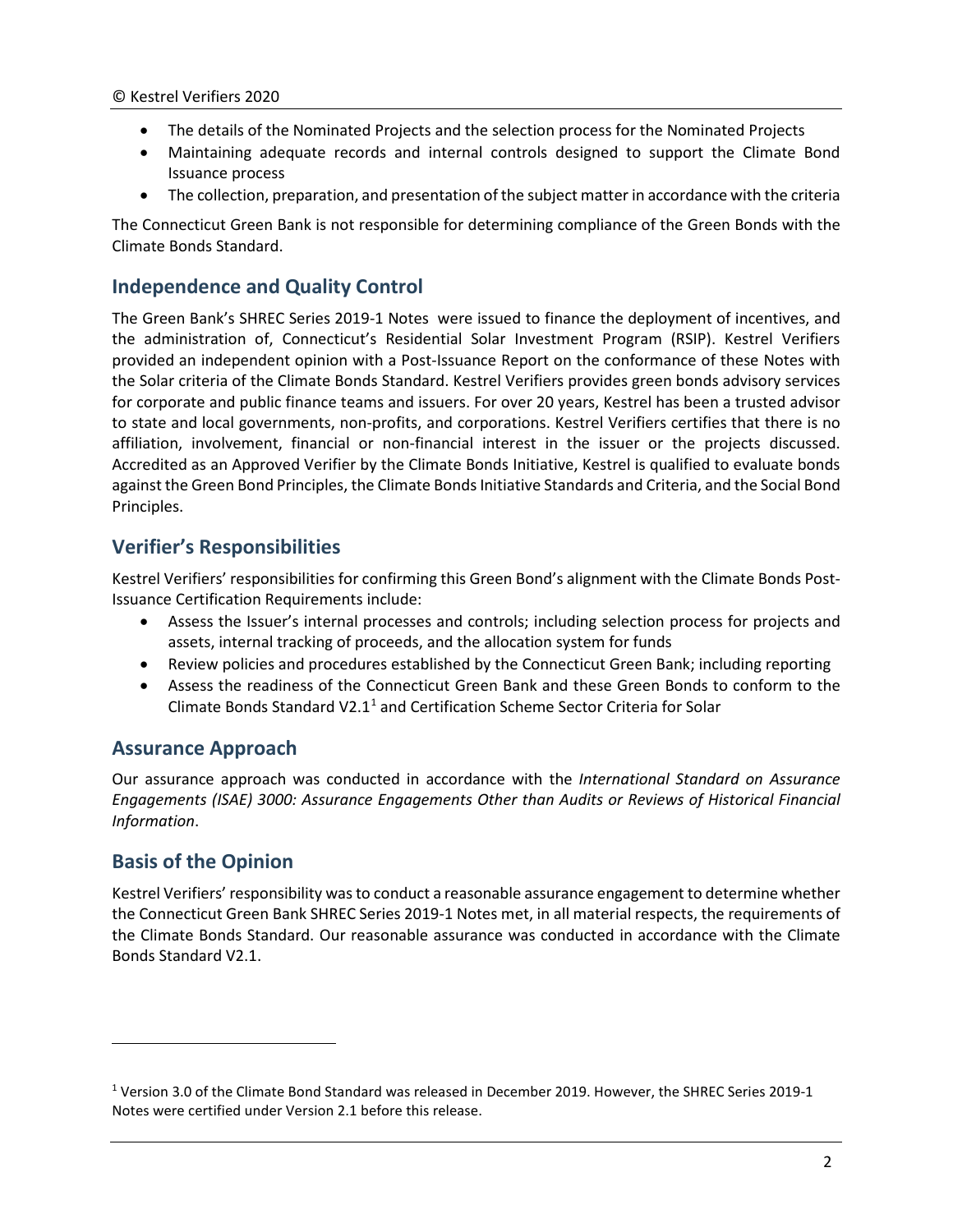Reasonable Assurance Engagements offer a high level of scrutiny over the subject matter and allow the Verifier to be able to positively conclude whether, based on the procedures performed and evidence obtained, the subject matter, in all material respects, meets the criteria of the engagement.

Kestrel Verifiers performed the post-issuance engagement by reviewing the Connecticut Green Bank FY 2019 Comprehensive Annual Financial Report provided by the Issuer(and publicly available) and reviewing use of proceeds statements on Tranche 1 and 2 of the SHREC Series 2019-1 Notes. Kestrel followed the process and criteria established by the Climate Bonds Initiative to ensure compliance with procedures and practices. Assurance procedures are summarized in tables in Appendix 1. Upon reviewing evidence and other available information, Kestrel Verifiers is of the opinion that the uses of proceeds of the Green Bank's SHREC Series 2019-1 Notes comply with the Climate Bonds Standard requirements.

#### **DISCLAIMER**

This report aims to explain how and why the discussed financing meets Climate Bonds Standard based on the information which was available to us during the time of this engagement (May 2020) only. By providing this opinion, Kestrel Verifiers is not certifying the materiality of the projects financed by the Climate Bonds. It was beyond Kestrel Verifiers' scope of work to review issues relating to regulatory compliance and no surveys or site visits were conducted. Furthermore, we are not responsible for surveillance on the project or use of proceeds. The opinion delivered by Kestrel Verifiers does not address financial performance of the Climate Bonds or the effectiveness of allocation of its proceeds. This opinion does not make any assessment of the creditworthiness of the Issuer, or its ability to pay principal and interest when due. This is not a recommendation to buy, sell or hold the Bonds. Kestrel Verifiers is not liable for consequences when third parties use this opinion either to make investment decisions or to undertake any other business transactions. This report may not be altered without the written consent of Kestrel Verifiers.

#### **ABOUT KESTREL VERIFIERS**

For 20 years Kestrel has been a trusted consultant in environmental finance. Kestrel Verifiers,<br>a division of Kestrel 360, Inc. is a Climate Bonds Initiative Approved Verifier qualified to verify transactions in all asset a division of Kestrel 360, Inc. is a Climate Bonds Initiative Approved Verifier qualified to verify transactions in all asset classes worldwide. Kestrel is a US-based Woman-Owned Small Business and a certified Women's Business Enterprise.



For more information, [visit www.kestrelverifiers.com](http://www.kestrelverifiers.com/)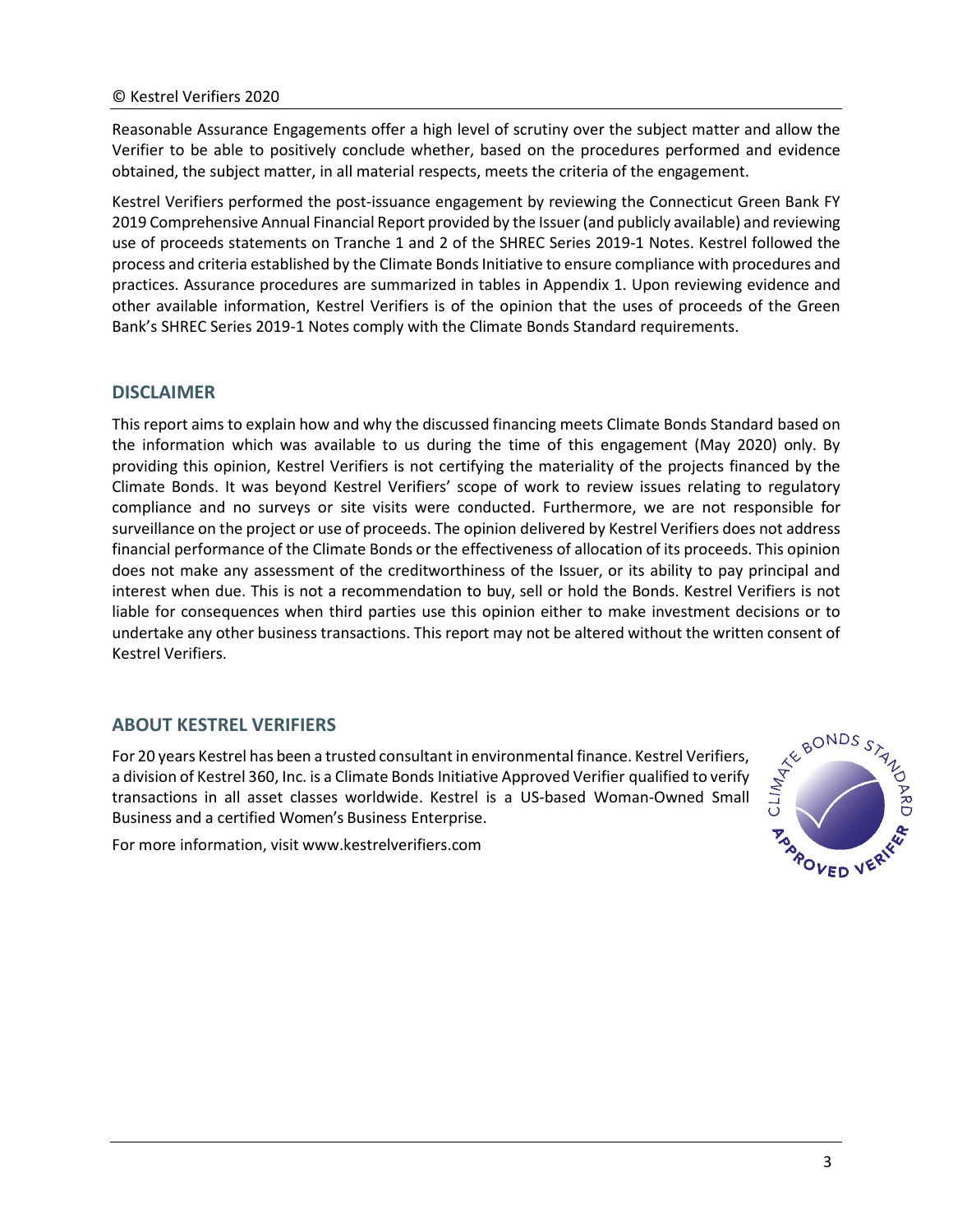#### **Appendix 1: Assurance Procedures**

Upon reviewing Connecticut Green Bank's SHREC Series 2019-1 Notes one year post-issuance, Kestrel Verifiers determined that Connecticut Green Bank met Climate Bonds Standard Compliance Part A, B, and C. All projects reviewed complied with the General Requirements, all projects fall under the Solar criteria and meet the Solar requirements and the requirements of Project Holding, Settlement Period and Earmarking were met with no errors or exceptions identified.

#### Please see a summary of our assurance procedures and findings in the tables below:

#### *Table 1: Assurance Procedures to meet Climate Bond Standard*

|                                        | 4.1 Statement on the environmental objectives of the bond                                                                                                                  |  |
|----------------------------------------|----------------------------------------------------------------------------------------------------------------------------------------------------------------------------|--|
|                                        | 4.2 Nominated Projects meet the Climate Bonds criteria                                                                                                                     |  |
| <b>NOMINATED PROJECTS &amp; ASSETS</b> | 4.3 Confirmation that Nominated Projects and Assets will<br>not be nominated to other Climate Bonds                                                                        |  |
| <b>USE OF PROCEEDS</b>                 | <b>5.1</b> Net Proceeds of the bond allocated to the Nominated<br>Projects                                                                                                 |  |
|                                        | 5.2 Funds allocated to Nominated Projects within 24 months<br>of issuance of the bond                                                                                      |  |
|                                        | 5.3 Estimate of the share of the Net Proceeds used for<br>financing and refinancing                                                                                        |  |
|                                        | 5.4 Net Proceeds of the bond shall be tracked by the Issuer<br>following a formal internal process                                                                         |  |
|                                        | 5.5 Net Proceeds of the bond shall be no greater than the<br>total investment or the total Fair Market Value of the<br>Nominated Projects & Assets at the time of issuance |  |
|                                        | 6.1 Tracking of proceeds                                                                                                                                                   |  |
|                                        | 6.2 Managing of unallocated proceeds                                                                                                                                       |  |
| <b>NON-CONTAMINATION OF PROCEEDS</b>   | 6.3 In the case of a Force Majeure, the Issuer may apply to<br>the Climate Bonds Standard Board for an extension to the<br>asset allocation period                         |  |
| <b>CONFIDENTIALITY</b>                 | 7.1 Information about the Nominated Projects & Assets<br>provided to the Verifier and to the Climate Bonds Standard<br><b>Board</b>                                        |  |
|                                        | 7.2 Issuer should disclose information about the bond and<br>the Nominated Projects & Assets to the market                                                                 |  |
| <b>REPORTING POST-ISSUANCE</b>         | 8.1 Report containing the list of Nominated Projects &<br>Assets to which proceeds of the bond were allocated                                                              |  |
| <b>CLIMATE BONDS TAXONOMY</b>          | 9.1 Nominated Projects & Assets, fall into one or more of<br>the investment areas contained in the latest version of the<br>Climate Bonds Taxonomy.                        |  |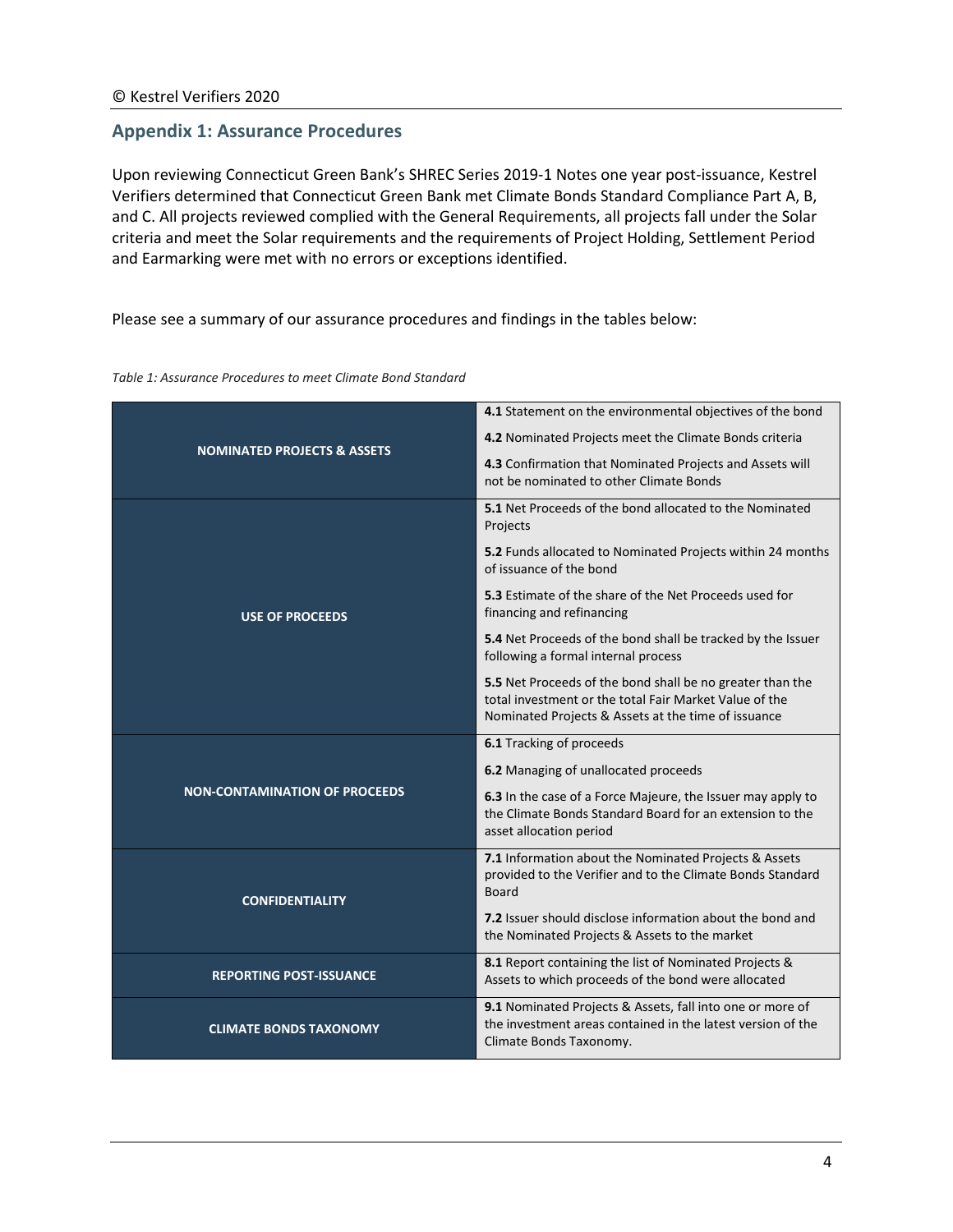#### © Kestrel Verifiers 2020

|                           | 10.1 Nominated Projects & Assets shall meet the specific<br>eligibility criteria provided in the latest version of the<br>relevant Sector-Specific Criteria document.                                                                                                                                                                                                                           |  |
|---------------------------|-------------------------------------------------------------------------------------------------------------------------------------------------------------------------------------------------------------------------------------------------------------------------------------------------------------------------------------------------------------------------------------------------|--|
| <b>TECHNICAL CRITERIA</b> | 10.2 Where the proceeds of a bond are allocated to a<br>Nominated Projects & Assets that are covered by more than<br>one Sector-Specific Criteria (e.g., solar and wind investments<br>in a portfolio), then each of the Nominated Projects & Assets<br>shall meet the specific eligibility criteria provided in the<br>Sector-Specific Criteria relevant to that Nominated Project &<br>Asset. |  |
|                           | 11.1 The Issuer of the bond shall continue to hold<br>Nominated Projects & Assets which have Fair Market Value<br>at least equal to the original principal amount of the bond at<br>the time of issuance.                                                                                                                                                                                       |  |
| <b>PROJECT HOLDING</b>    | 11.1.1 Additional Nominated Project & Assets may be added<br>to, or used to substitute or replenish, the portfolio of<br>Nominated Project & Assets as long as the additional<br>Nominated project & Assets are eligible under Part B of the<br>Climate Bonds Standard and the bond's environmental<br>objective as set out in Clause 1.1.                                                      |  |
| <b>SETTLEMENT PERIOD</b>  | 12.1 Issuers shall demonstrate that the Net Proceeds of the<br>bond have been distributed to the Nominated Projects &<br>Assets within 24 months of the issuance of the bond.                                                                                                                                                                                                                   |  |
|                           | 12.2<br>Where full distribution of the Net Proceeds is not<br>achieved within 24 months of the issuance of the bond, the<br>Issuer shall demonstrate that:                                                                                                                                                                                                                                      |  |
|                           | The surplus or undistributed funds have been<br>12.2.1<br>invested in Eligible Projects & Assets not otherwise<br>nominated for a specific Climate Bond.                                                                                                                                                                                                                                        |  |
|                           | The Issuer has made temporary investments of<br>12.2.2<br>surplus or undistributed funds in conformance with the<br>provisions of Clause 6.                                                                                                                                                                                                                                                     |  |
| <b>EARMARKING</b>         | 13.1 The Issuer of the bond shall maintain the earmarking<br>process to manage and account for funding to the<br>Nominated Projects & Assets as disclosed under Clauses 2.1<br>and 2.1.3.                                                                                                                                                                                                       |  |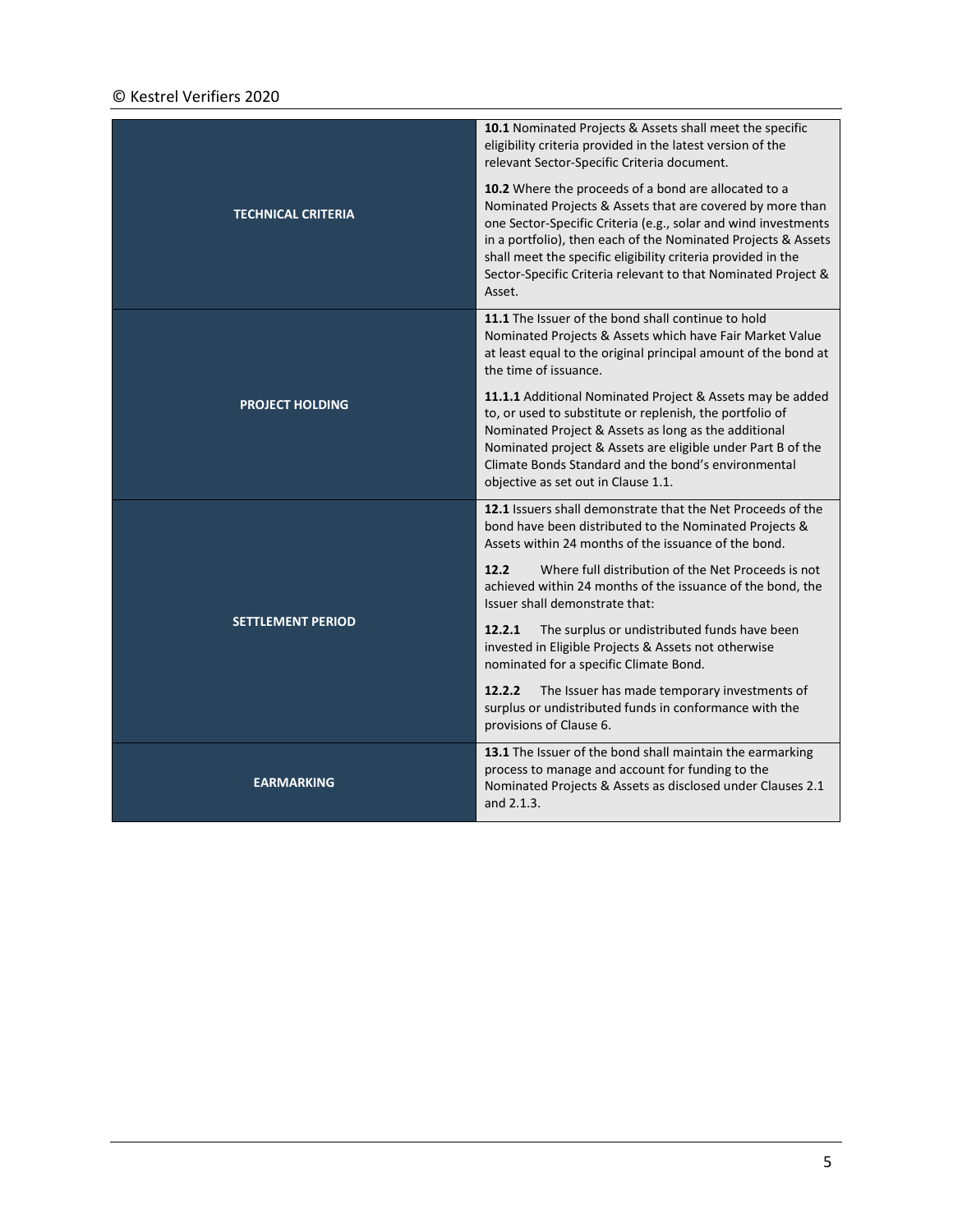*Table 2: Assurance Findings*

| <b>PROCEDURE</b><br><b>PERFORMED</b>                       | <b>Verification of</b><br><b>Nominated Projects</b><br>& Assets                                                                                                                                                                                                                                          | <b>Verification of requirements</b><br>specified under Use of<br><b>Proceeds</b>                                                                                                                                                                                                                                                                                                                                                                                                                                         | <b>Verification of</b><br>requirements<br>specified under Non-<br><b>Contamination of</b><br><b>Proceeds</b>                                                                                                                    | <b>Verification of requirements</b><br>specified under<br>Confidentiality                                                                                                                                                                                                                                            | <b>Verification of</b><br>requirements<br>specified under<br><b>Reporting Post-</b><br><b>Issuance</b>                                     |
|------------------------------------------------------------|----------------------------------------------------------------------------------------------------------------------------------------------------------------------------------------------------------------------------------------------------------------------------------------------------------|--------------------------------------------------------------------------------------------------------------------------------------------------------------------------------------------------------------------------------------------------------------------------------------------------------------------------------------------------------------------------------------------------------------------------------------------------------------------------------------------------------------------------|---------------------------------------------------------------------------------------------------------------------------------------------------------------------------------------------------------------------------------|----------------------------------------------------------------------------------------------------------------------------------------------------------------------------------------------------------------------------------------------------------------------------------------------------------------------|--------------------------------------------------------------------------------------------------------------------------------------------|
| <b>FACTUAL</b><br><b>FINDINGS</b>                          | 4.1 The objective of the<br>bond is to fund credits<br>for solar home power.<br>4.2 The nominated<br>projects meet the<br>Eligibility Criteria.<br>4.3 The Issuer confirms<br>that the Net Proceeds<br>that were allocated to<br>Solar projects and shall<br>not be nominated to<br>other Climate Bonds. | 5.1 Net Proceeds of the bond were<br>allocated to only SHREC projects,<br>related to Solar.<br>5.2 The Issuer has confirmed that<br>funds were allocated immediately<br>after issuance.<br>5.3 All Net Proceeds of the bond<br>were used for refinancing only.<br>5.4 Net Proceeds of the bond were<br>allocated immediately requiring<br>no additional tracking.<br>5.5 The Issuer has confirmed that<br>the Net Proceeds of the bond shall<br>be no greater than the total<br>investment in the Nominated<br>Projects. | <b>6.1</b> The Issuer confirms<br>that the proceeds were<br>exclusively used to<br>refinance Nominated<br>Projects.<br><b>6.2</b> The Green Bank's<br>management confirms<br>there are no unallocated<br>proceeds.<br>6.3 $N/A$ | 7.1 The Issuer confirms that all<br>relevant information about the<br>Nominated Projects has been<br>provided to the Verifier and to<br>the Climate Bonds Standard.<br>7.2 The Issuer confirms that all<br>relevant information about the<br>bond and the Nominated<br>Projects has been disclosed to<br>the market. | 8.1 The Issuer has<br>provided a report<br>containing the list of<br>Nominated Projects to<br>which proceeds of the<br>bond were allocated |
| <b>ERRORS OR</b><br><b>EXCEPTIONS</b><br><b>IDENTIFIED</b> | None                                                                                                                                                                                                                                                                                                     | <b>None</b>                                                                                                                                                                                                                                                                                                                                                                                                                                                                                                              | None                                                                                                                                                                                                                            | <b>None</b>                                                                                                                                                                                                                                                                                                          | <b>None</b>                                                                                                                                |

\_\_\_\_\_\_\_\_\_\_\_\_\_\_\_\_\_\_\_\_\_\_\_\_\_\_\_\_\_\_\_\_\_\_\_\_\_\_\_\_\_\_\_\_\_\_\_\_\_\_\_\_\_\_\_\_\_\_\_\_\_\_\_\_\_\_\_\_\_\_\_\_\_\_\_\_\_\_\_\_\_\_\_\_\_\_\_\_\_\_\_\_\_\_\_\_\_\_\_\_\_\_\_\_\_\_\_\_\_\_\_\_\_\_\_\_\_\_